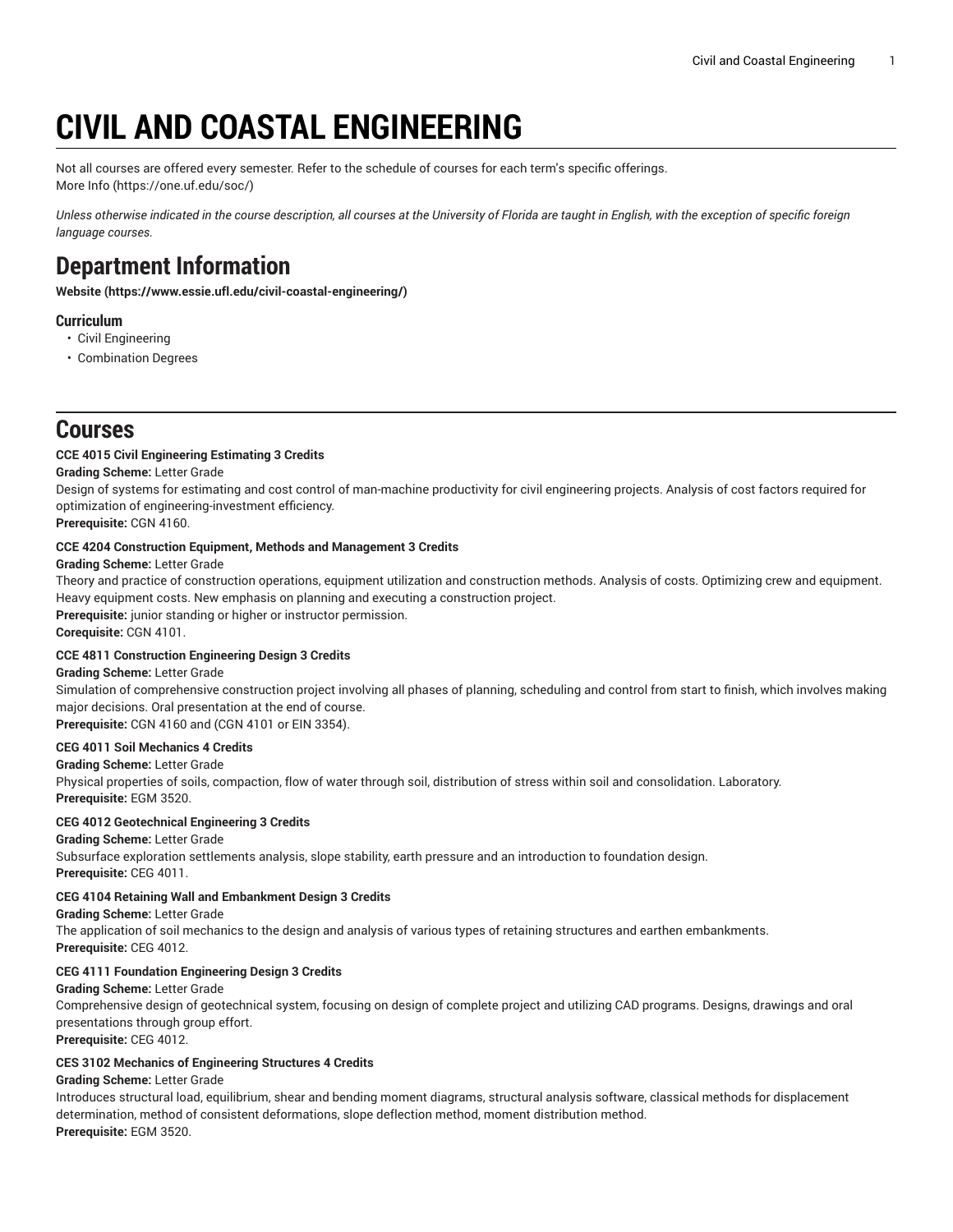#### **CES 4605 Analysis and Design in Steel 3 Credits**

# **Grading Scheme:** Letter Grade

Elastic and plastic theories of design, design of members subjected to tension, compression, flexure and torsion. Design of connections and rigid frames.

**Prerequisite:** CES 3102 and CGN 3501C and Engineering major.

#### **CES 4702 Analysis and Design in Reinforced Concrete 3 Credits**

#### **Grading Scheme:** Letter Grade

Ultimate strength analysis and design of reinforced beams and columns, working stress design for flexure, design of footings and retaining walls. **Prerequisite:** CES 3102 and CGN 3501C and Engineering major.

#### **CGN 2002 Introduction to Civil Engineering 1 Credit**

**Grading Scheme:** Letter Grade Introduces the broad field of civil engineering.

#### **CGN 3421 Computer Methods in Civil Engineering 3 Credits**

#### **Grading Scheme:** Letter Grade

Review of computer programming. Numerical methods as applied to civil engineering problems and civil engineering software. **Prerequisite:** COP 2271

#### **CGN 3501C Civil Engineering Materials 4 Credits**

#### **Grading Scheme:** Letter Grade

Studies the principal materials used for engineering purposes with special attention to mechanical properties and their importance to the engineer. Hands-on experience in testing of civil engineering materials.

**Corequisite:** EGM 3520.

#### **CGN 3510 Introduction to Sustainable Engineering 3 Credits**

#### **Grading Scheme:** Letter Grade

Overview of the principles of sustainability as they relate to civil and environmental engineering issues. Discussions and projects facilitate a basic understanding of the production-consumption model and life cycle assessment.

**Prerequisite:** Engineering major.

#### **CGN 3710 Experimentation and Instrumentation in Civil Engineering 3 Credits**

#### **Grading Scheme:** Letter Grade

Fundamentals and applications of measuring systems commonly used in civil engineering. Topics include recording techniques, strain, force, displacement, flow, temperature, humidity and PH measurements. **Prerequisite:** PHY 2049.

#### **CGN 4101 Civil Engineering Cost Analysis 3 Credits**

#### **Grading Scheme:** Letter Grade

Analysis of civil engineering proposals, utilizing time-value and related factors. Feasibility and optimum life comparisons. Utility rate derivation, utility/ cost method.

**Prerequisite:** 3EG classification or instructor permission.

#### **CGN 4160 Civil Engineering Practice 3 Credits**

#### **Grading Scheme:** Letter Grade

Fundamentals of civil engineering professional practice: project management, construction delivery processes, business concepts, public policy, administration and leadership.

**Prerequisite:** EGM 2511 or equivalent. **Corequisite:** CGN 2328.

#### **CGN 4503 Pavement Design 3 Credits**

#### **Grading Scheme:** Letter Grade

Function and material requirements of different elements of flexible and rigid pavement systems; characterization of soils, materials, traffic loads, and environment for design; flexible and rigid pavement design; new developments. **Prerequisite:** CGN 3501C.

#### **CGN 4600 Public Works Engineering and Management Practices 3 Credits**

#### **Grading Scheme:** Letter Grade

Public works profession, organization, administration and management of operating divisions with emphasis on role of engineer.

#### **CGN 4806 Transportation-Water-Materials Design 3 Credits**

#### **Grading Scheme:** Letter Grade

Simulation of a design project experience through the completion and presentation of a comprehensive roadway project design. Students work in multi-disciplinary groups to complete a system design that includes traffic, materials, hydrologic and geotechnical considerations. **Prerequisite:** senior standing.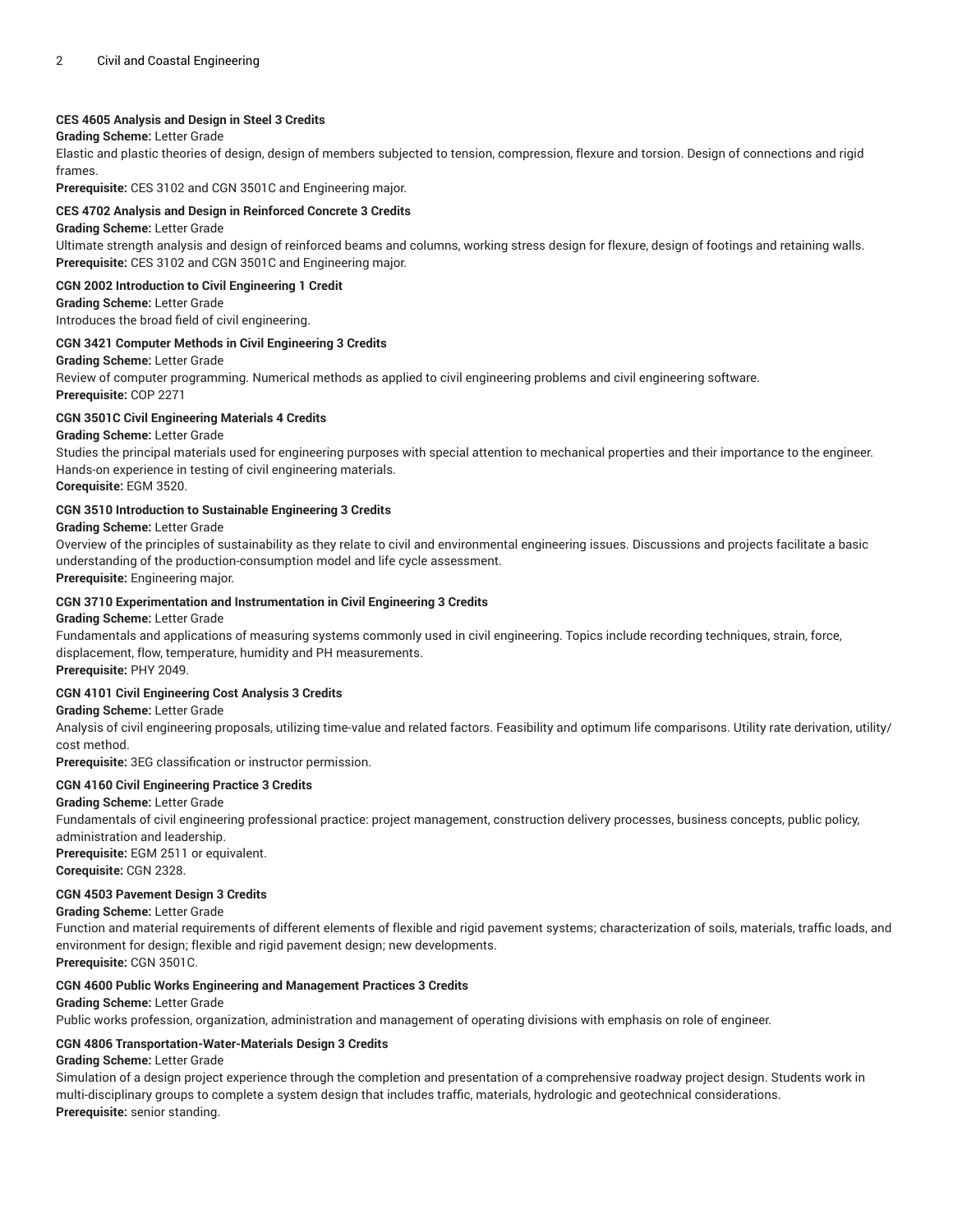#### **CGN 4905 Special Problems in Civil Engineering 1-4 Credits**

**Grading Scheme:** Letter Grade Selected problems or projects in the student's major field of engineering study. **Prerequisite:** undergraduate coordinator permission.

#### **CGN 4910 Structures-Geotechnical-Construction Comprehensive System Design 3 Credits**

#### **Grading Scheme:** Letter Grade

Simulation of a design office experience through the completion and presentation of a comprehensive building design. Students work in multidisciplinary groups to complete a system design that includes structural, geotechnical and construction management considerations. **Prerequisite:** instructor permission.

#### **CGN 4949 Co-op Work Experience 1 Credit**

**Grading Scheme:** S/U

Co-op work experience in a related field. **Prerequisite:** Engineering major.

#### **CWR 3201 Hydrodynamics 4 Credits**

#### **Grading Scheme:** Letter Grade

Classification and properties of fluids, hydrostatics, and conservation of mass, momentum and energy in fluid flow. Potential flow, similitude and physical modeling. Laminar and turbulent pipe flow. Introduces turbomachines.

**Prerequisite:** MAP 2302 with minimum grade of C and EGM 2511.

#### **CWR 4114 Surface Hydrology 3 Credits**

#### **Grading Scheme:** Letter Grade

Occurrence and distribution of water by natural processes, including atmospheric thermodynamics, precipitation, runoff, infiltration, water losses, flood routing and catchment characteristics, analysis and methods of runoff prediction.

**Prerequisite:** CWR 4202.

# **CWR 4202 Hydraulics 3 Credits**

#### **Grading Scheme:** Letter Grade

Fundamental equations for pipe and open conduit flow. Development of design oriented formulas for pipes and open channels. Introduces hydrology. **Prerequisite:** CWR 3201 or instructor permission.

#### **CWR 4306 Urban Stormwater Systems Design 3 Credits**

#### **Grading Scheme:** Letter Grade

Surface-water system design including: time of concentration, peak runoff rate, open-channel flow, gravity storm sewer, culvert, stormwater pumping, filtration systems, hydrograph generation, flood routing, site layout, site grading and permitting.

**Corequisite:** CWR 4202.

# **CWR 4542 Water Resources Engineering 3 Credits**

#### **Grading Scheme:** Letter Grade

Study of water resources engineering applications including hydrology and statistics, groundwater, hydraulic machinery, dams and reservoirs, water quality, water quality modeling, water and waste-water treatment and water law and institutions.

# **Prerequisite:** CWR 4202.

# **EGN 4912 Engineering Directed Independent Research 0-3 Credits**

#### **Grading Scheme:** S/U

Provides firsthand, supervised research with a faculty advisor or postdoctoral or graduate student mentor. Projects may involve inquiry, design, investigation, scholarship, discovery or application. (S-U)

#### **EGS 1005 Prep for Success 1-4 Credits**

**Grading Scheme:** S/U

Freshman success course that includes academic preparation in calculus, chemistry, student success and technical communications. (S-U) **Prerequisite:** EG student.

#### **ENV 4514C Water and Wastewater Treatment 3 Credits**

**Grading Scheme:** Letter Grade Design of water and wastewater treatment units.

# **TTE 4004C Transportation Engineering 4 Credits**

#### **Grading Scheme:** Letter Grade

Overview of the significance of highway transportation to the social and economic underpinnings of society. Introduces road vehicle performance, geometric design of highways, traffic flow and queuing theory, highway capacity and level of service analysis, traffic control and analysis at signalized intersections, and travel demand and traffic forecasting.

**Prerequisite:** 3EG classification.